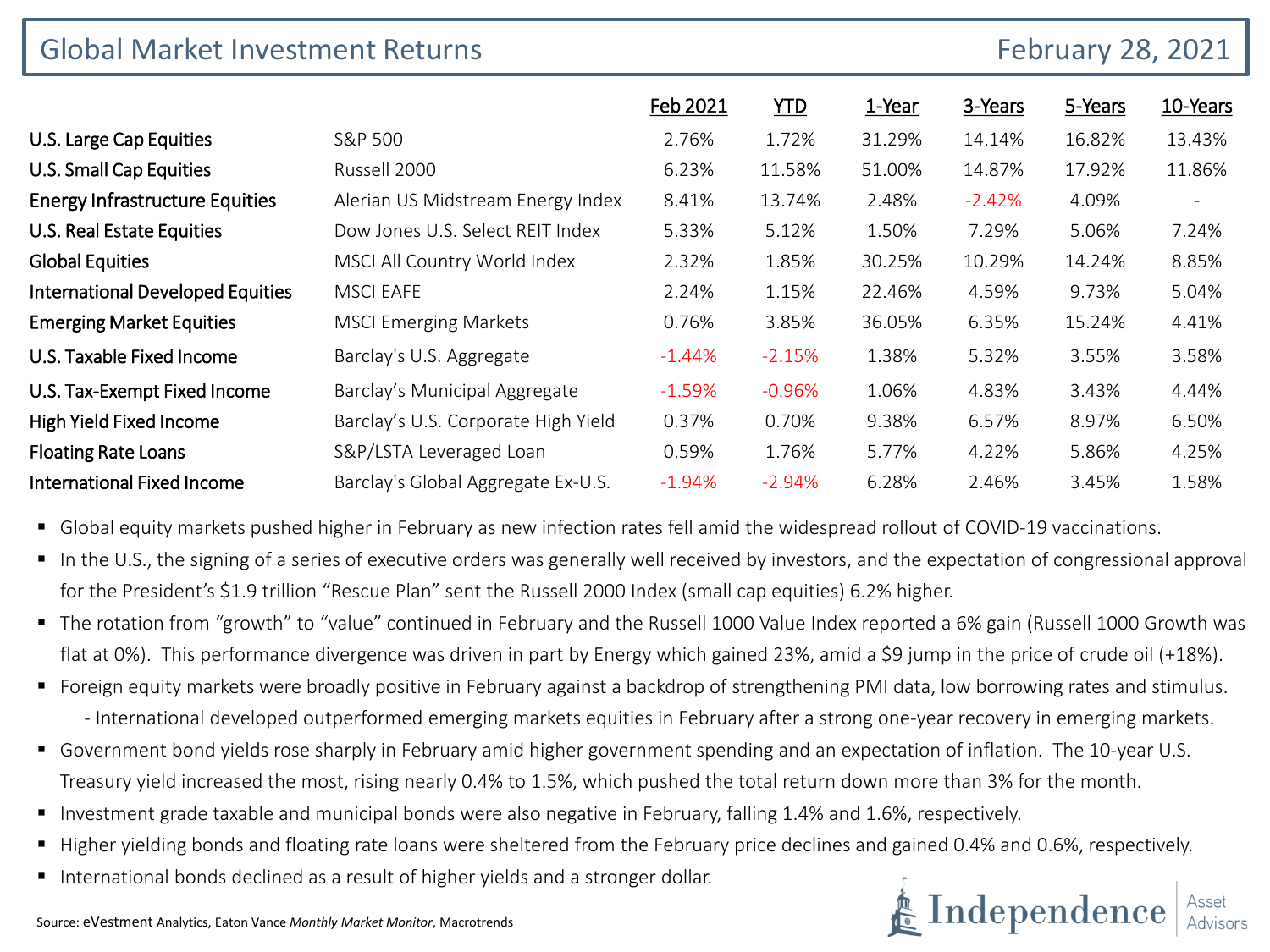- The U.S. dollar declined 0.3% against the Canadian dollar in February.
- The Canadian economy recorded its worst year on record after shrinking by 5.4%, according to Statistics Canada.
- This compression included 2.3% GDP growth during the final quarter of the year and consistent growth beginning in May.
- The Canadian economy contracted twice as much as the U.S. economy in 2020 despite having far fewer Covid-19 cases per capita.
- Looking ahead, the outlook for 2021 is brighter as analysts expect a rebound in resource sector activity and a robust housing market.
- Guidance also suggests strength in manufacturing and wholesale trade.



| Date Range   | <b>USD to CAD</b> | $+/-$    | <b>\$USD 1,000,000</b>                             | <b>CAD Profile</b> |                            |  |  |
|--------------|-------------------|----------|----------------------------------------------------|--------------------|----------------------------|--|--|
| January 2021 | 1.2754-1.2737     | $-0.1%$  | $\overline{\phantom{a}}$<br><b>\$CAD 1,273,760</b> | *Inflation Rate    | 1.0% (January 2021)        |  |  |
| 1-Year       | 1.3411-1.2737     | $-5.0\%$ | @ 1.27376                                          | Interest Rate      | $0.25\%$ (1/20/2021)       |  |  |
| 3-Years      | 1.2807-2.2737     | $-0.5%$  | (2/28/2021)                                        | Information        | http://www.bankofcanada.ca |  |  |

\*Total CPI Inflation

Sources: xe.com, Statistics Canada, bankofcanada.com

 $1$  Organization for Economic Co-operation and Development

Independence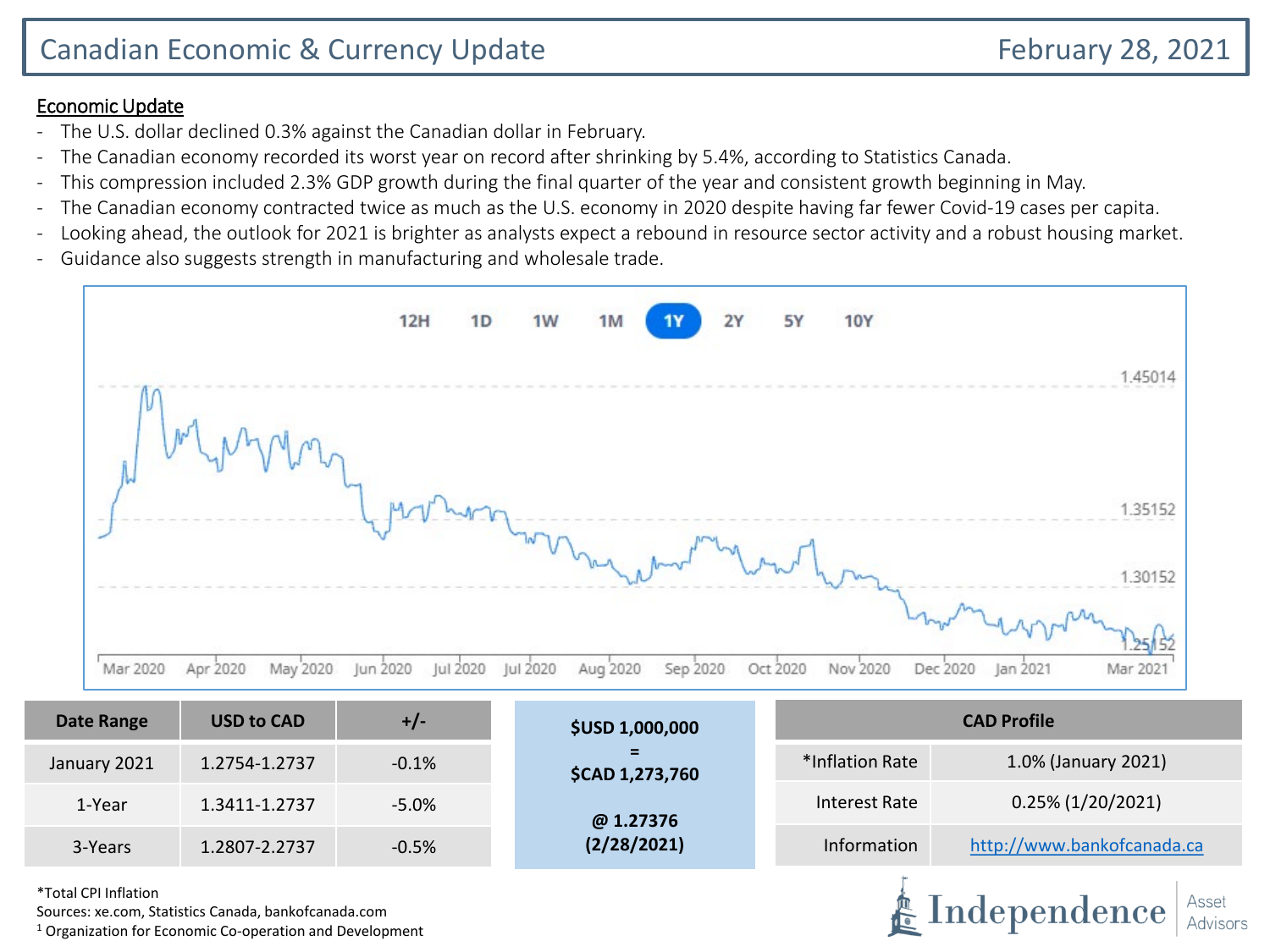## Copper Price History & Outlook February 28, 2021

The larger chart below shows the historical daily COMEX copper price, which is displayed in U.S. dollars per pound. The chart provides 20 years of price history as well as past recessions. The chart embedded in the bottom right-hand corner provides a zoomed-in image of the 2021 calendar year copper price movement.

The price of copper as of February 28<sup>th</sup> was \$4.09 per pound. Over the past 12 months the price of copper has increased \$1.55, or 61%.



## Copper Price Outlook

Copper prices continued to rise in February as a result of strong expected demand and supply constraints.

The outlook for the commodity is favorable over the short and long-term due in part to President Biden's plan to invest heavily in U.S. infrastructure as well as China's ongoing economic recovery.

China, the world's largest buyer and consumer of copper, reported economic growth of 2.3% in 2020, its lowest annual growth rate in nearly 50 years. Consensus guidance suggests higher growth in 2021, which should generate greater demand for copper.

According to BDA Research, Chinese demand for copper "is so high that inventories there are at their lowest level in nearly 10 years."

While China was the primary driver of copper prices in 2020, demand is growing globally as the economic recovery broadens.

According to Bank of America Merrill Lynch, 2021 prices could eclipse copper's previous high of \$4.54.